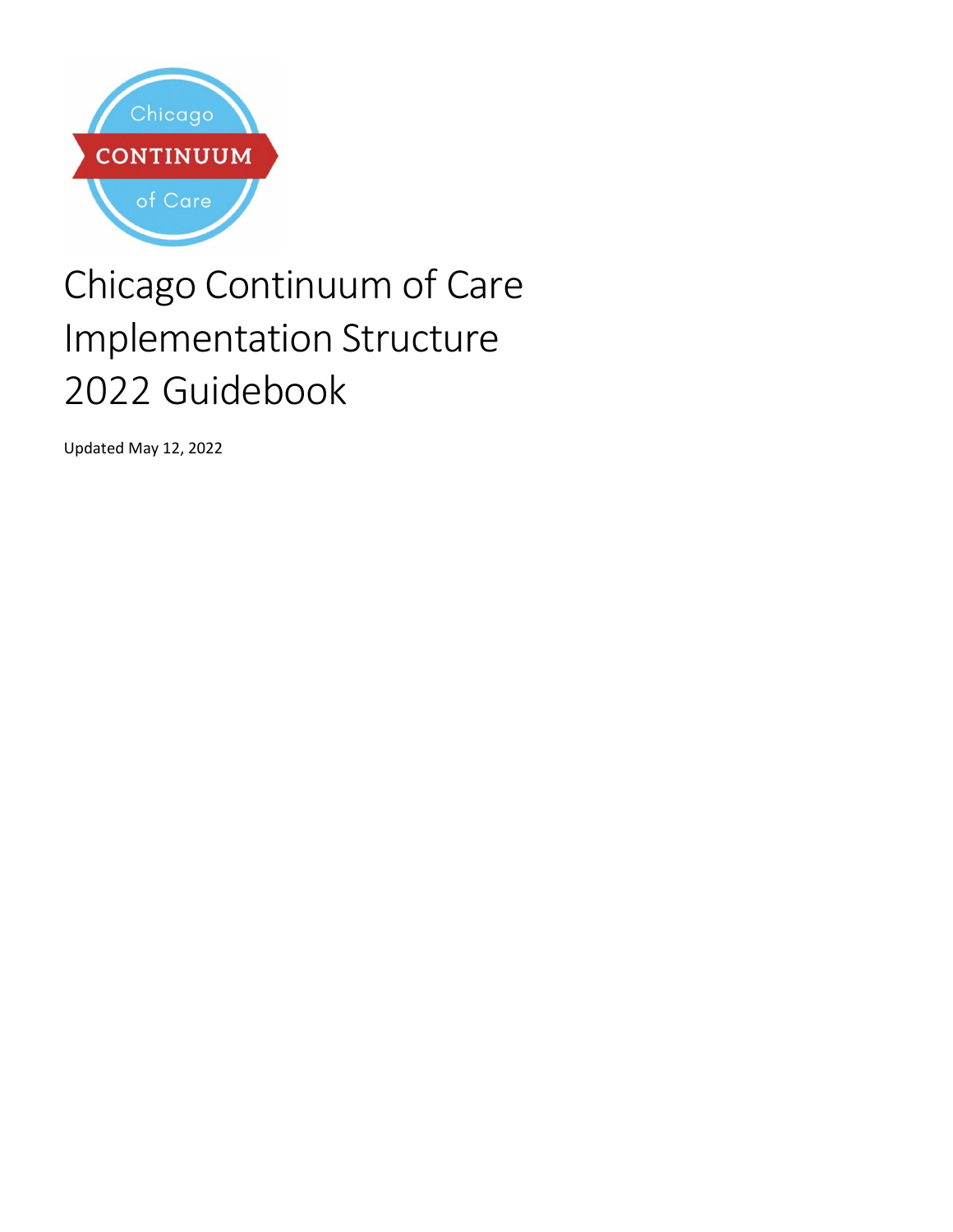# Contents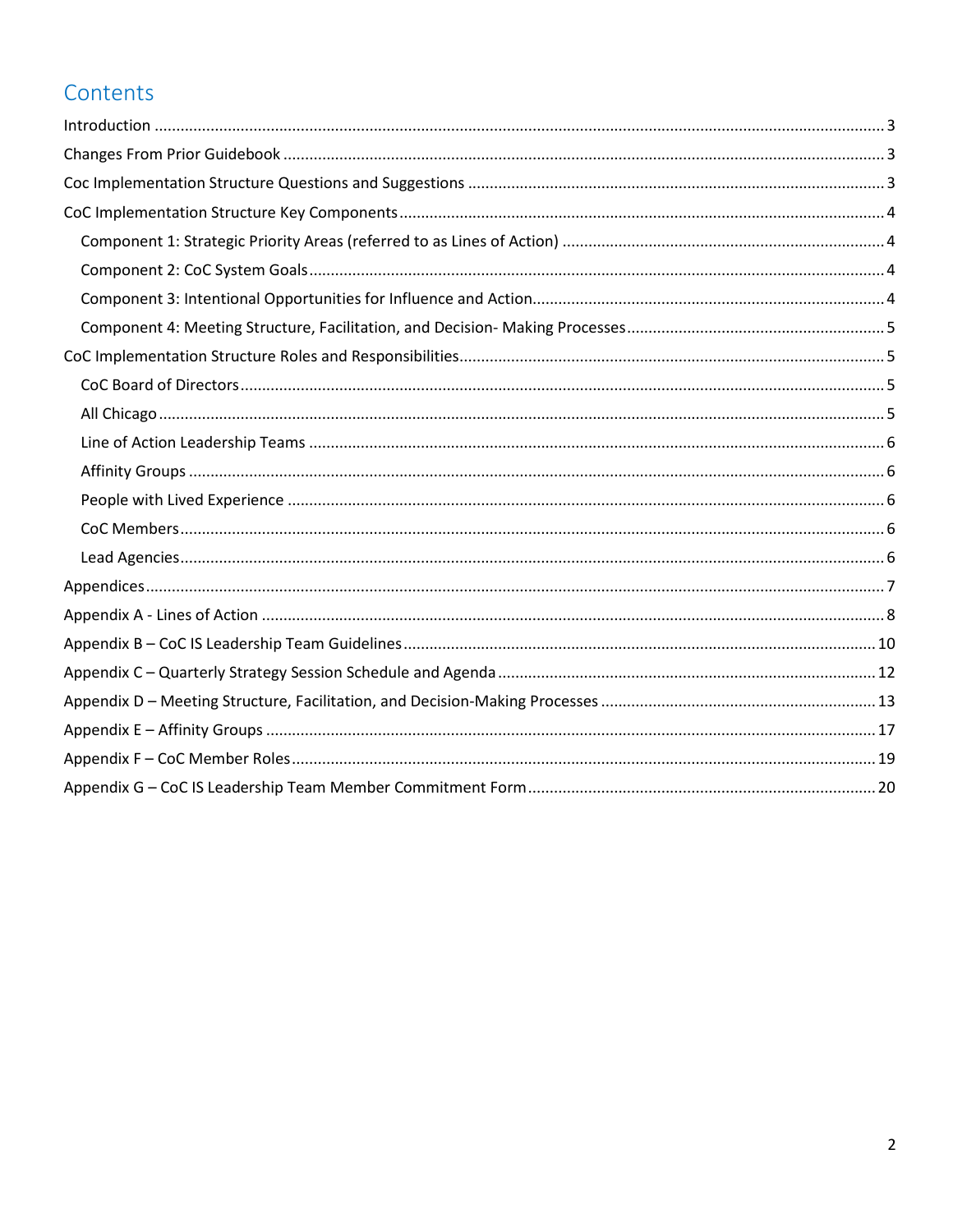# <span id="page-2-0"></span>Introduction

In Chicago, the [Continuum of Care](https://allchicago.org/continuum-of-care/) (CoC) leads the efforts to prevent and end homelessness. The work of the CoC is governed by a [charter](https://allchicago.org/the-chicago-continuum-of-care-charter/) and an elected [Board of Directors.](https://allchicago.org/continuum-of-care/the-coc-work-structure/supporting-change-coc-board-of-directors/)

Homelessness is a multifaceted problem that stems from a lack of social protection and the failure of many systems. Homelessness cannot be solved by individual people or agencies alone. Rather, ending homelessness requires collective community action.

The CoC began working with consultants in 2016 to enhance the CoC's collective work. Building from stakeholder interviews, an analysis of strengths and weaknesses within the CoC, and Chicago's plan to end homelessness, the consultants created the CoC Action Agenda. The Action Agenda served as a strategic workplan to make the CoC, All Chicago, and the Department of Family and Support Services (DFSS) more responsive, collaborative and action oriented. The Action Agenda was affirmed by the CoC Board and the full CoC membership in late 2017; it was also endorsed by the mayor's office. From 2017 to 2019, the Action Agenda was co-led by staff from DFSS and All Chicago. In 2020, DFSS determined it could no longer co-lead the Action Agenda; All Chicago continued to lead the Action Agenda. Through a series of CoC conversations in 2020, the All Chicago and CoC Board refined and updated the Action Agenda, which was relaunched as the CoC Implementation Structure (CoC IS).

**This guidebook outlines how the CoC collaborates to make progress toward its system goals of preventing and ending homelessness.** The CoC IS is modeled after leading practices in collective action, primarily drawing from the Collective Impact model. "Collective Impact is the commitment of a group of actors from different sectors to a common agenda for solving a specific social problem, using a structured form of collaboration."[1](#page-2-3)

Without structured collaboration, chaos can ensue, leading to lags in progress, stagnation, or negative impacts on system goals. Although Collective Impact is only one format for structuring collaborative efforts, its deep roots in largescale social systems provide structured examples that the CoC can pull from. At the same time, we should expect the CoC IS operations and components to evolve as our system and knowledge about collective action changes. For example, in the article ["Collaborating for Equity and Justice: Moving Beyond Collective Impact,](https://www.researchgate.net/profile/Frances-Butterfoss/publication/314089395_Collaborating_for_Equity_and_Justice_Moving_Beyond_Collective_Impact/links/58b478f045851503bea04ac3/Collaborating-for-Equity-and-Justice-Moving-Beyond-Collective-Impact.pdf)" critics of the Collective Impact model outline additional ways the CoC can incorporate equity and justice into our work.

# <span id="page-2-1"></span>Changes From Prior Guidebook

In 2021, All Chicago published the first CoC Implementation Structure Community Guide, intended to outline the development and operations of the CoC IS. Throughout 2021, conversations were held to ensure that all CoC members understood the CoC IS and how strategic priorities are being advanced. The 2022 guidebook reflects issues and solutions raised through the series of conversations about meeting facilitation, decision making, and how Affinity Groups contribute to the CoC IS.

# <span id="page-2-2"></span>Coc Implementation Structure Questions and Suggestions

Questions about the CoC IS Guidebook, structure, and operations can be emailed t[o cocprograms@allchicago.org.](mailto:cocprograms@allchicago.org) All Chicago collects ongoing feedback on the CoC Implementation Structure operations and guidebook vi[a this form.](https://forms.office.com/r/yYQv0TRknR) All CoC Members are encouraged to provide feedback and ask questions at any time. Feedback is extremely helpful in guiding the collaborative efforts of the CoC

<span id="page-2-3"></span><sup>1</sup> Citation - Kania, J. & Kramer, M. (2011). Collective Impact. Stanford Social Innovation Review. [https://ssir.org/articles/entry/collective\\_impact#:~:text=Large%2Dscale%20social%20change%20requires,isolated%20intervention%](https://ssir.org/articles/entry/collective_impact#:%7E:text=Large%2Dscale%20social%20change%20requires,isolated%20intervention%20of%20individual%20organizations) [20of%20individual%20organizations.](https://ssir.org/articles/entry/collective_impact#:%7E:text=Large%2Dscale%20social%20change%20requires,isolated%20intervention%20of%20individual%20organizations)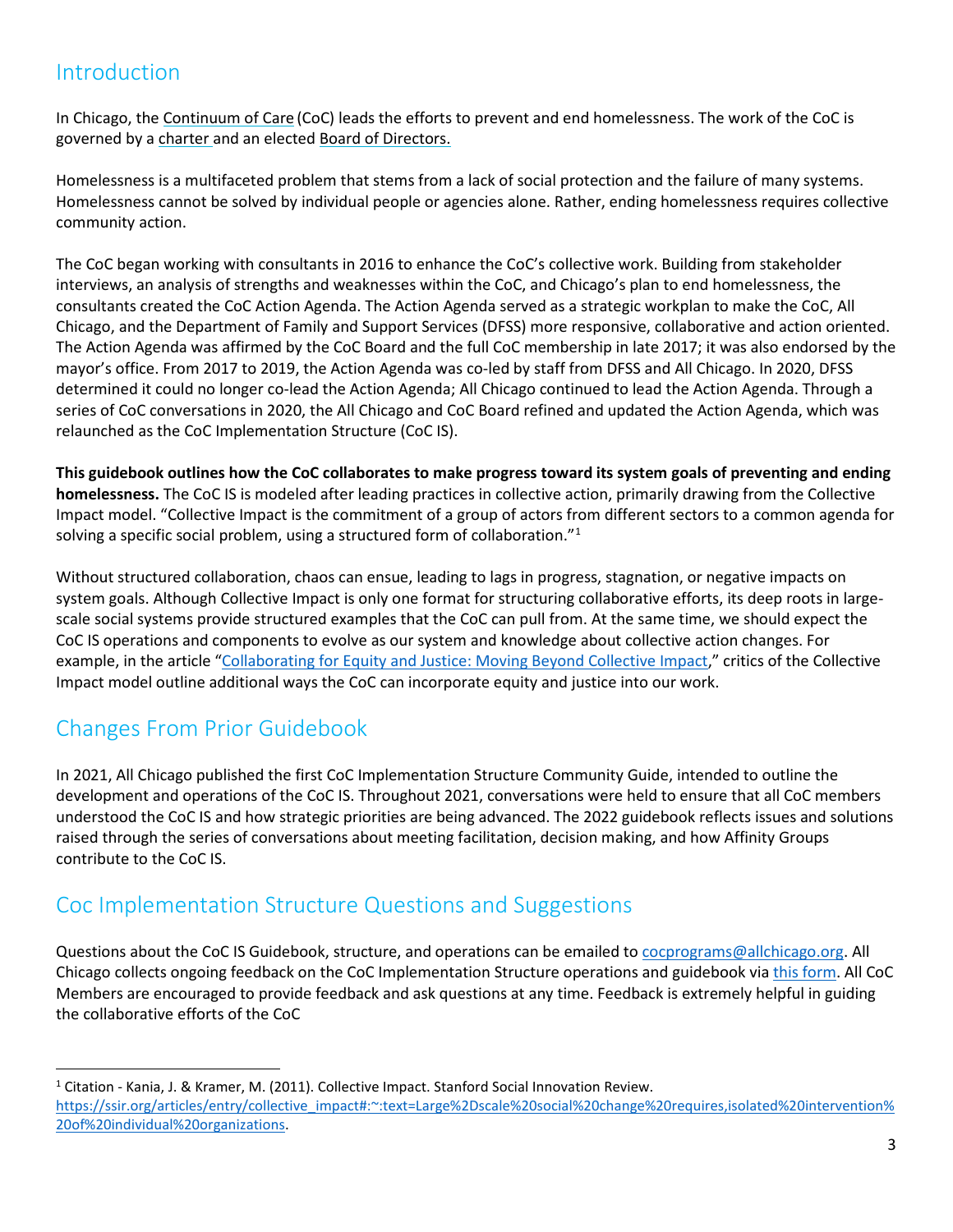## <span id="page-3-0"></span>CoC Implementation Structure Key Components

#### <span id="page-3-1"></span>Component 1: Strategic Priority Areas (referred to as Lines of Action)

A Line of Action (LOA) is a dedicated strategic priority area of the CoC. These priority areas centralize and coordinate the Coc's efforts. LOAs focus on issues that require stakeholder involvement, address complex problems, and require a significant amount of system change. LOAs may also be established in response to large amounts of new resources or focused attention which requires a coordinated response. LOAs can only be successful with broad CoC input and leadership.

Each LOA has one or two dedicated project managers to support the work, as well as a Leadership Team that establishes a work plan. It is the goal of All Chicago to maintain current workplans for each LOA on the [CoC webpage.](https://allchicago.org/continuum-of-care/the-coc-work-structure/supporting-change-coc-board-of-directors/)

For additional information about the current Lines of Action, see Appendix A.

#### <span id="page-3-2"></span>Component 2: CoC System Goals

The CoC identified system Goals in 2018 to establish high-level aims shared by the CoC's diverse contributors in their efforts to prevent and end homelessness. Prior to the System Goals, the CoC, did not have a formal method of measuring system-wide outcomes. As part of the development of CoC System Goals, the CoC reviewed th[e HUD System](https://www.hudexchange.info/programs/coc/system-performance-measures/#guidance)  [Performance Measures](https://www.hudexchange.info/programs/coc/system-performance-measures/#guidance) and discussed what metrics were meaningful locally. The outcome was a set of locally identified goals referred to as the System Goals. The System Goals drive the selection of strategic priority areas and Lines of Action.

The CoC's five goals noted in the chart below are tracked using data from the Homeless Management Information System (HMIS).

> Reduce the number of persons experiencing homelessness. Reduce the time persons experience homelessness. Projects committed to coordinated entry use that system to fill their units. Increase earned income and/or other income of adults served by the homeless system. Increase persons who exit street homelessness to sheltered destinations.

For additional information about System Goals and the CoC's performance, visit the [CoC webpage.](https://allchicago.org/continuum-of-care/the-coc-work-structure/supporting-change-coc-board-of-directors/)

#### <span id="page-3-3"></span>Component 3: Intentional Opportunities for Influence and Action

The CoC IS activities (outlined below) have two purposes: they are opportunities to learn about how you/your organization/your sector can support the CoC in achieving its plans and goals; they are also opportunities for you/your organization/your sector to influence how the CoC achieves its plans and goals. The CoC IS's primary opportunities for influence and action are outlined below. However, additional arise throughout the year in the form of surveys, CoC Board public comment opportunities, participation in Affinity Groups, and more.

#### Leadership Team Meetings

Each LOA has a Leadership Team made up of stakeholders that guide the development of the LOA workplan and make decisions and recommendations on activities within the LOA. This is the primary way people with lived experience, CoC stakeholders and members, and Affinity Groups can influence the outcomes and priorities of activities within the LOA.

For additional information on Leadership Teams, see Appendix B.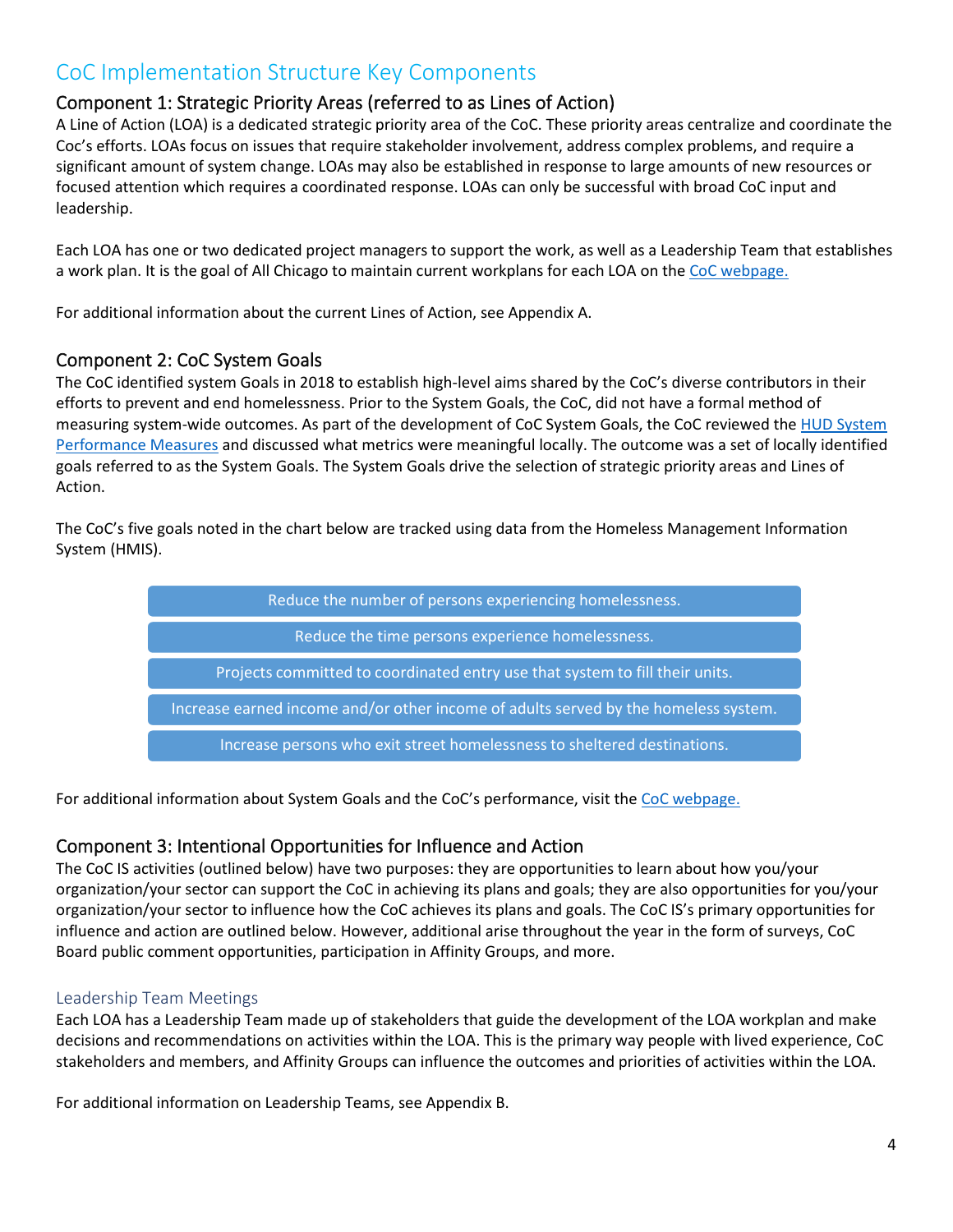#### Quarterly Strategy Sessions

Quarterly strategy sessions bring together stakeholders within the CoC IS to discuss LOAs, progress on System Goals, and opportunities on the horizon. These sessions are the primary opportunity for Affinity Groups and stakeholders to influence and shape the direction of the overall CoC IS, including the sunsetting of existing strategic priority areas (LOAs) or adoption of new strategic priority areas (LOAs).

For additional information and to view the 2022 Quarterly Strategy Session meeting schedule, see Appendix C.

#### <span id="page-4-0"></span>Component 4: Meeting Structure, Facilitation, and Decision- Making Processes

In 2021, All Chicago held a series of CoC conversations to establish improved practices related to the CoC IS meeting structure, the way meetings are facilitated, and how decisions are made. The resulting framework for how decisions are made and how meetings are carried out within the CoC IS (including how information is shared before, during, and after the meeting), is outlined in Appendix D.

### <span id="page-4-1"></span>CoC Implementation Structure Roles and Responsibilities

The CoC IS is comprised of work done on behalf of, and in partnership with, the CoC. Each group and individual has a distinct role and responsibility to support the success of the CoC IS. Information about these responsibilities is outlined below.

#### <span id="page-4-2"></span>CoC Board of Directors

The CoC Board of Directors' responsibilities are outlined in the CoC Charter, which states that the CoC Board is responsible for the CoC IS. The Executive Committee of the Board oversee the activities of the CoC IS.

#### <span id="page-4-3"></span>All Chicago

One of the hallmarks of a successfully implemented collective impact model is the existence of a strong backbone agency. As a Collaborative Applicant, with the associated requirement to provide staff to run the CoC IS, All Chicago is the backbone agency for the CoC.

Backbone Agencies typically conduct the following activities:

- 1. Guide vision and strategy
- 2. Support aligned activities
- 3. Establish shared measurement practices
- 4. Build public will
- 5. Advance policy
- 6. Mobilize funding

Within these activities, the backbone agency – in this case, All Chicago – also manages the logistics and communications to ensure smooth operations of all parts of the collective impact structure.

The day-to-day work of the CoC IS is managed by two lead project managers from All Chicago; they ensure the CoC IS processes are facilitated successfully and contribute expertise and leadership. This work entails activities such as:

- Ensuring each LOA has a leadership team that oversees the strategic direction and prioritizes associated activities; ensuring that work plans are clear, public, and current; and providing guidance to project managers to integrate across other CoC IS activities and impact system goals.
- Ensuring the board is engaged with the CoC within each LOA and the CoC IS overall.
- Meeting with stakeholders to address concerns or identify opportunities to expand efforts.
- Managing the flow of key CoC activities, including helping to identify when changes to the CoC IS are needed, or when a CoC Board policy decision is required.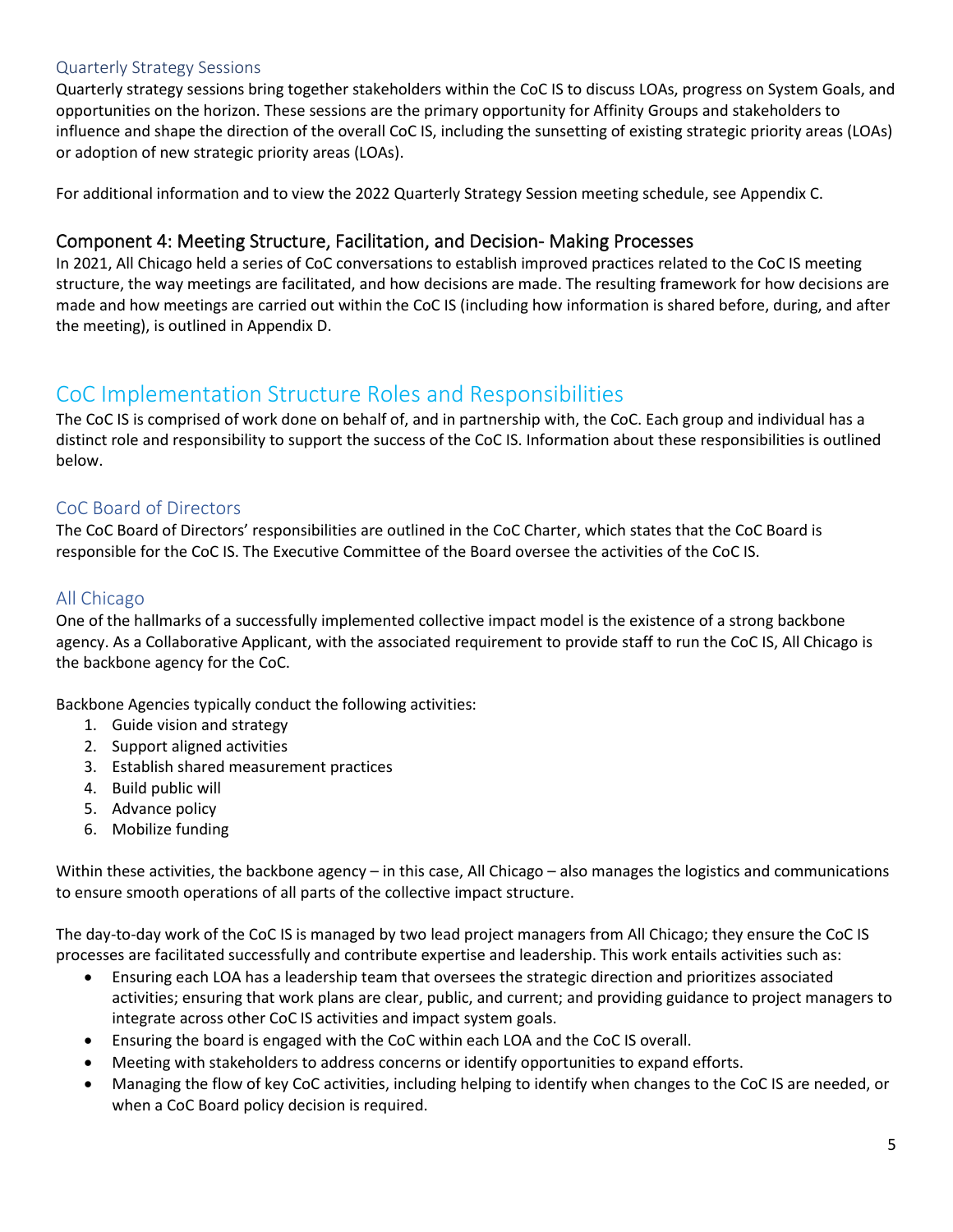#### <span id="page-5-0"></span>Line of Action Leadership Teams

Each LOA will have a Leadership Team that:

- Provides guidance for the LOA by giving input and direction to shape the LOA's activities, goals, and measures success.
- Assists with challenge areas and leverages their contacts and networks to help solve complex problems that may arise within the LOA.
- Promotes CoC engagement with the LOA by acting as a champion for, and a liaison between, the LOA and other CoC Committees, workgroups, and Affinity Groups they are a part of.

For additional information on Leadership Teams, See Appendix B.

#### <span id="page-5-1"></span>Affinity Groups

Affinity Groups typically form around shared concern for a specific population, around organizations doing similar work, or around connections with other systems. Affinity Groups work together to address shared needs and concerns within the CoC and help identify burgeoning needs in the community. Their work may include:

- Addressing priority areas or engaging stakeholders
- Piloting system refinements
- Identifying shared questions or concerns to raise within the CoC such as highlighting the need for populationspecific housing models or supportive services.

Affinity Groups work in partnership with the CoC to accomplish the System Goals. CoC members or stakeholders staff these groups. Each Affinity Group has a designated All Chicago staff liaison to answer questions and ensure the group is connected within and across the CoC IS. Affinity Groups may also have regular meetings with the IS lead project managers. While the All Chicago liaison consistently participates in Affinity Group meetings, they do not coordinate or run the group.

For additional information about Affinity Groups, see Appendix E. See also the CoC [Affinity Group page](https://allchicago.org/continuum-of-care/the-coc-work-structure/affinity-groups) on the All Chicago website.

#### <span id="page-5-2"></span>People with Lived Experience

People with lived experience help direct and drive the work of the CoC IS. They meet in cohort groups, through the Lived Experience Commission (LEC) and Youth Action Board (YAB), and play integral roles in all other aspects of the CoC IS. Both the LEC and YAB have established decision-making structures and membership responsibilities. They have representatives who serve on the CoC Board and on all LOA Leadership Teams. They are also supported in their work by All Chicago staff.

#### <span id="page-5-3"></span>CoC Members

All stakeholders interested in helping prevent and end homelessness should become CoC Members. CoC members play a critical role in the CoC IS. In addition to being part of the Leadership Teams and Affinity Groups, all CoC members and stakeholders should stay informed and engaged through participation in meetings, CoC conversations, feedback sessions, and surveys.

For additional information about CoC Membership Roles, see Appendix F.

#### <span id="page-5-4"></span>Lead Agencies

Lead agencies perform official duties on behalf of the CoC to support Chicago's relationship with the U.S. Department of Housing and Urban Development (HUD). This work is governed by Memoranda of Understanding (MOU) with the CoC Board of Directors. The MOU outlines the roles, responsibilities, and accountability structures for each lead agency, and are approved by the full CoC membership.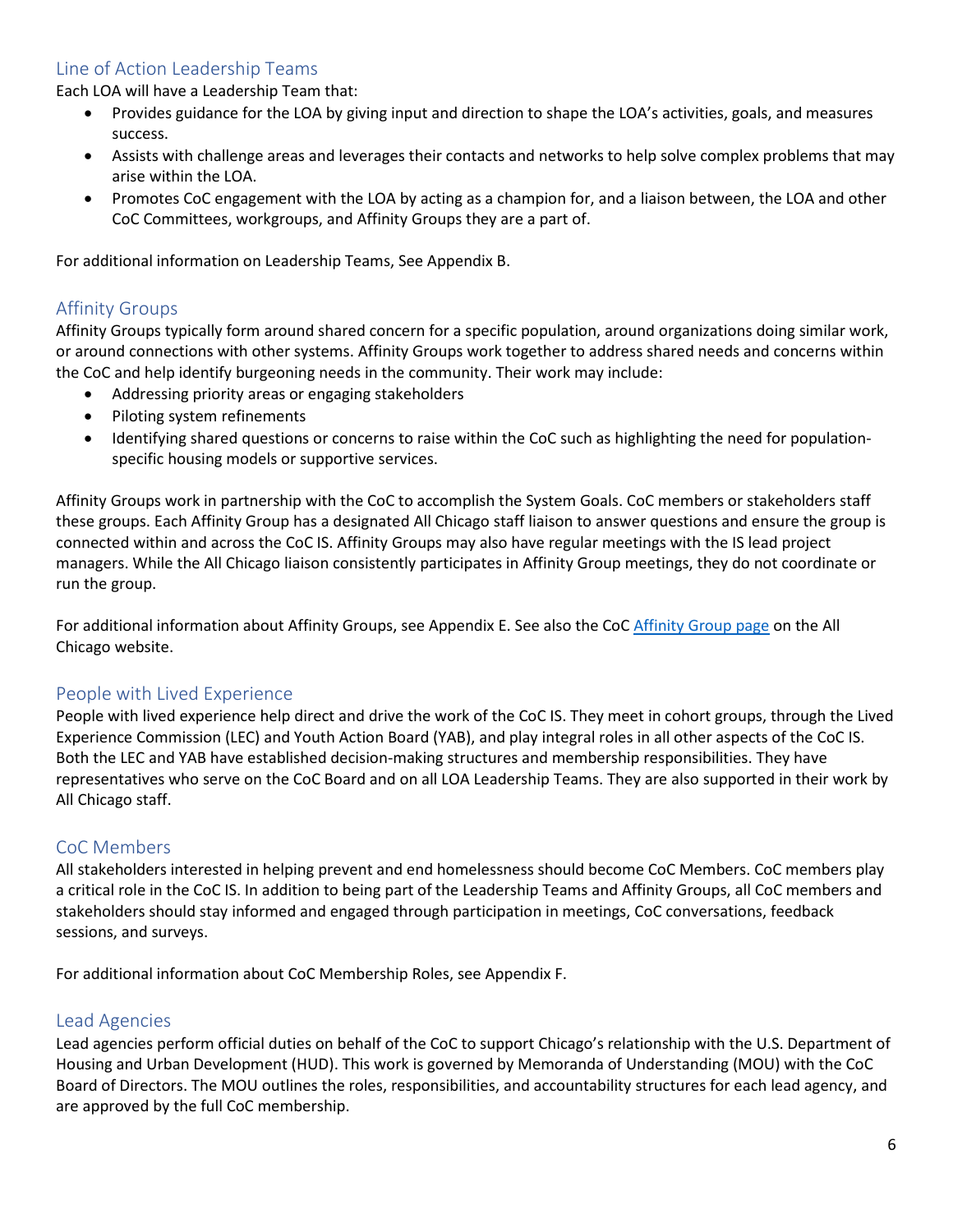A separate MOU establishes the Lead Agency organization and oversight committee for each of the following areas:

- Collaborative Applicant with All Chicago serving as the Lead Agency, working with the Collaborative Applicant Subcommittee (a CoC Board Committee)
- Coordinated Entry (CE), with the Corporation for Supportive Housing (CSH) serving as the Lead Agency, working with the Coordinated Entry Leadership Group. Note that CSH informed the CoC Board they will be stepping back from this role in November 2022. The CoC established a CE Lead Agency Selection Committee to identify a new CE Lead Agency.
- HMIS, with All Chicago serving as the Lead Agency, working with HUD TA to establish a governance and committee structure for oversight.

For additional information on Lead Agencies, view th[e CoC Memoranda of Understanding](https://allchicago.org/coc/mou) page on All Chicago's website.

#### <span id="page-6-0"></span>Appendices

- A. Lines of Action
- B. CoC IS Leadership Team Guidelines
- C. 2022 CoC IS Strategy Session Schedule and Agendas
- D. Meeting Structure, Facilitation, and Decision Making
- E. Affinity Groups
- F. CoC member Roles Getting Involved
- G. Leadership Team Commitment Form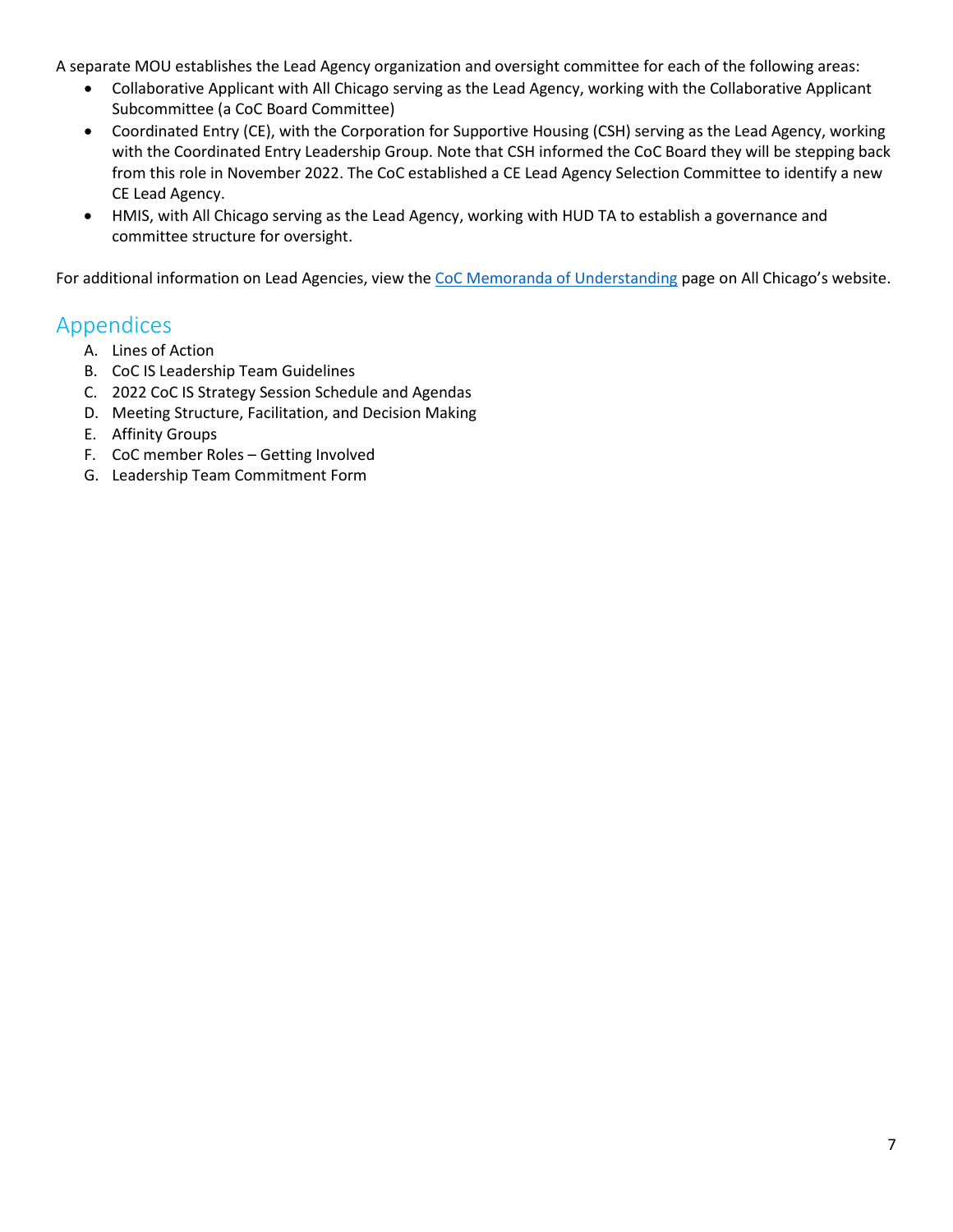# <span id="page-7-0"></span>Appendix A - Lines of Action

#### Overview

Lines of Action (LOAs) are the CoC's strategic priority areas. LOAs may be needed if one or more of the following criteria are met:

- The CoC and/or CoC Board has identified a need around a particular topic.
- There is enough CoC mobilization around a pressing issue that can be solved with a lot of intentional work by the CoC.
- Without creating a LOA, the CoC is at risk of not tackling the issue.
- The topic is something that can be addressed through a time-limited work plan.
- There is an All Chicago or partner agency member that can dedicate 40% FTE to project manage the LOA.
- Without a LOA, necessary partners might not interact or work together.
- The work intentionally advances the CoC's strategic priorities.
- New resources may be coming for activities in the LOA.

LOAs are accountable to the CoC Board Executive Committee, which brings items to the full CoC Board as it determines necessary. Each LOA is staffed by one to two project managers and led by a Leadership Team that shapes the work plan and establishes ad hoc workgroups to support implementation.

Leadership Teams reflect broad stakeholder perspectives and help the LOA project managers determine the best path for accomplishing strategic objectives. Leadership Teams are established using the Leadership Team Composition framework, and the Leadership Team itself will review membership and conduct recruitment efforts if needed. While LOA Leadership Team meetings and ad hoc workgroups are open to anyone in the CoC to attend, only designated members participate in share decision-making for the LOA.

Changes to the LOA will occur in response to CoC input, completed workplans, or topics no longer meeting the criteria outlined above. The CoC IS Lead Project Managers will propose needed changes to the Executive Committee of the Board.

At any time, a member of the CoC can submit a request in writing to the CoC IS Lead Project Managers and the CoC Board Executive Committee to propose a new LOA for consideration.

#### 2022 Lines of Action

The following topics were determined by CoC input through focus groups and a survey, CoC Board conversations, and support from the current CoC IS project managers. These topics reflect the CoC's current strategic priorities. They will likely be in place for the next few years. In each LOA, we will center the needs of the subpopulations of people experiencing homelessness, and honor the fact that people are complex and rarely fit into one group. This allows a more integrated approach to subpopulations, with multiple LOAs working together to provide support instead of single LOAs dedicated to specific groups of people.

- Employment and Income
- Expedited Housing Initiative
- Housing Access
- Racial Equity
- System Analysis and Resource Development
- System Front Door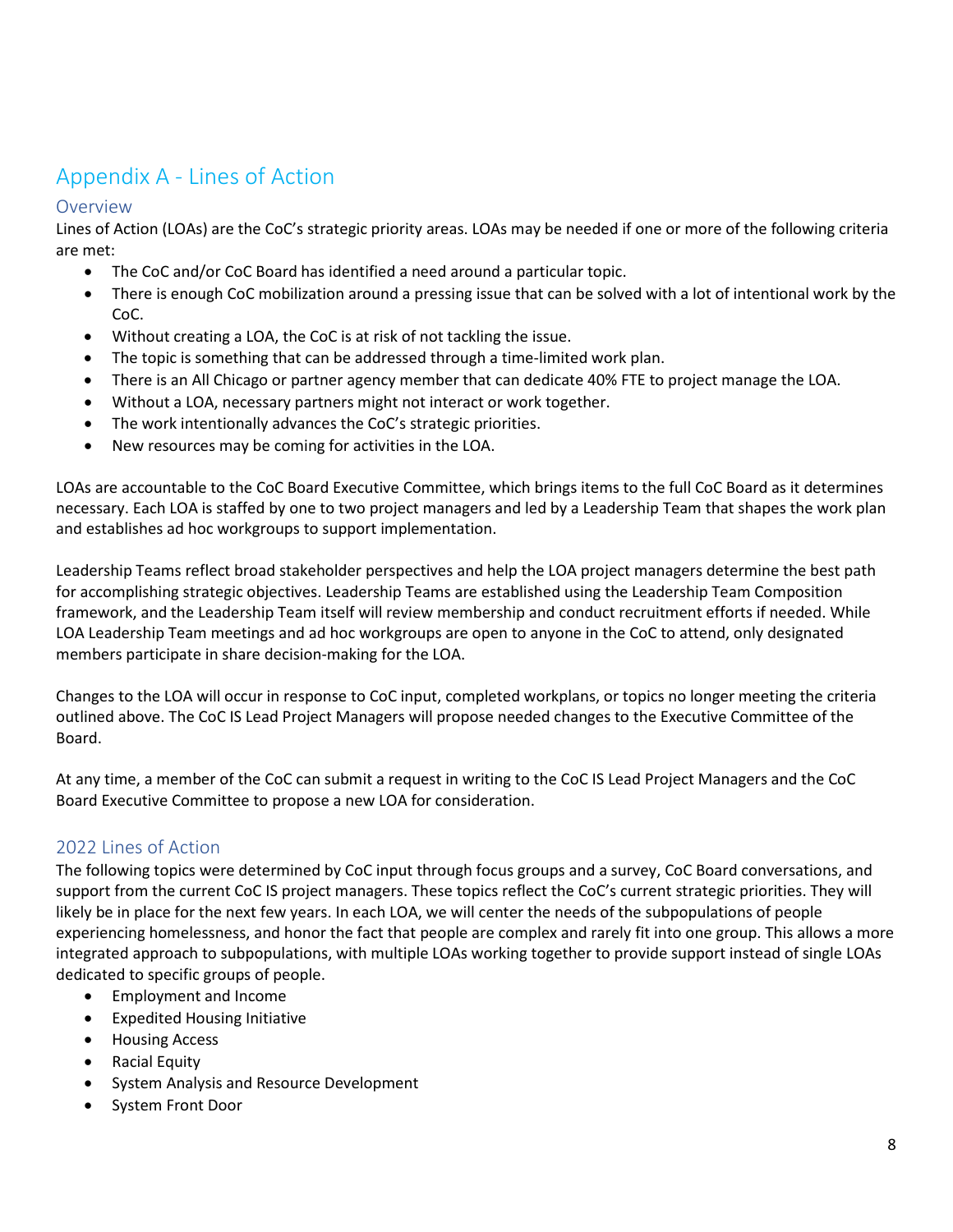Additional information about each Line of Action can be found on the [CoC Implementation Structure webpage.](https://allchicago.org/continuum-of-care/the-coc-work-structure/affinity-groups)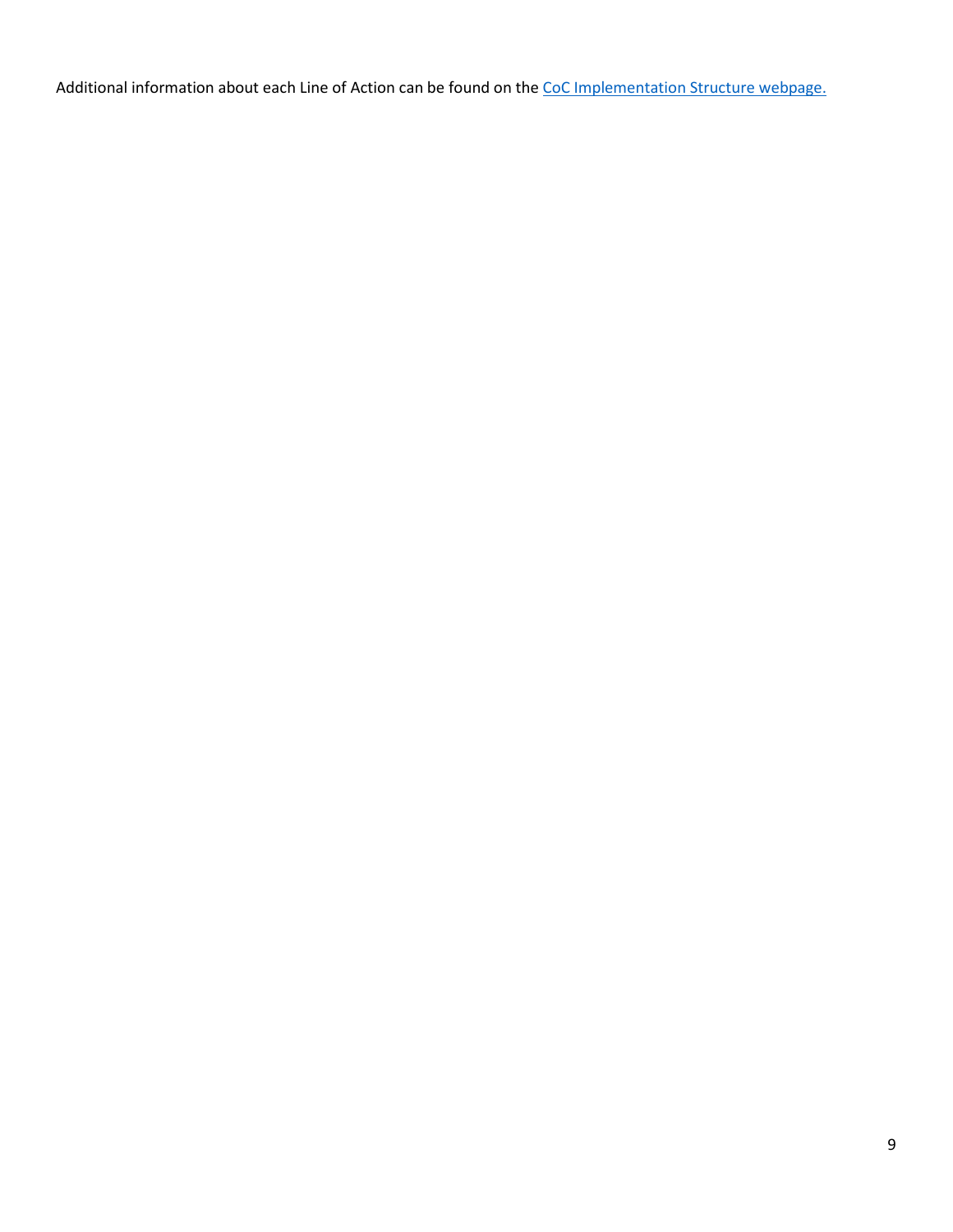# <span id="page-9-0"></span>Appendix B – CoC IS Leadership Team Guidelines

#### Leadership Team Purpose:

Each Line of Action (LOA) will have a Leadership Team that:

- Provides leadership for the LOA by giving input and direction to shape the LOA's priority activities, goals, and measures of success.
- Assists with challenge areas and leverages their contacts and networks to help solve complex problems that may arise within the LOA.
- Promotes community engagement with the LOA by acting as a champion for, and a liaison, between the LOA and other CoC Committees, workgroups, and constituencies they are a part of.

Leadership team members will be required to sign a Leadership Team Commitment Form annually. Furthermore, Leadership team members must:

- Be an individual CoC Member or be associated with an agency that is a CoC Member.
- Attend all meetings and prioritize this role among their other obligations.
- Commit for at least one year.
- Prepare for meetings by reviewing materials ahead of time.
- Function as a representative of the sector/affinity group, rather than their individual organization, while also contributing to system change efforts. This may require added time in between meetings to share information and gather input from colleagues.
- Be a champion of the LOA and serve as a liaison to other CoC committees, workgroups, and constituencies.

#### Leadership Team Meeting Schedule

Leadership Teams typically meet no more than monthly and no less frequently than quarterly.

#### Leadership Team Requirements and Expectations

- All Leadership Team meetings are open meetings. Meeting information will be posted on the CoC Events Calendar and shared on Slack.com in the appropriate channel.
- Attendees will have an opportunity for questions during open discussion. If topics are raised that are not on the agenda or relevant to the LOA area of focus, whether by attendees or members, these will be tabled to a "parking lot" to ensure that the meeting remains on the topic at hand.

#### Leadership Team Decision Making Process

- Decision making will occur through a process of allowing topics to be raised by project managers or Leadership Team members, pros and cons discussed, and then an opportunity will be explicitly given to raise any opposition to a building collective decision.
- Often, decisions are made through consensus. Should there be no clear consensus, voting may be used to document the decision, as well as any dissenting opinions.
- Discussions on decision-making items (and if necessary, voting) will be limited to members of the Leadership Team who have been consistent attendees.
	- $\circ$  Decisions about who is eligible to vote at a given meeting will be made by the Leadership Team in reflection of the cadence of meetings. E.g., if the Leadership Team only meets quarterly, it may not be relevant if members attended the prior meeting, but a topic that is discussed over two consecutive monthly meetings may be limited to those in attendance at both meetings.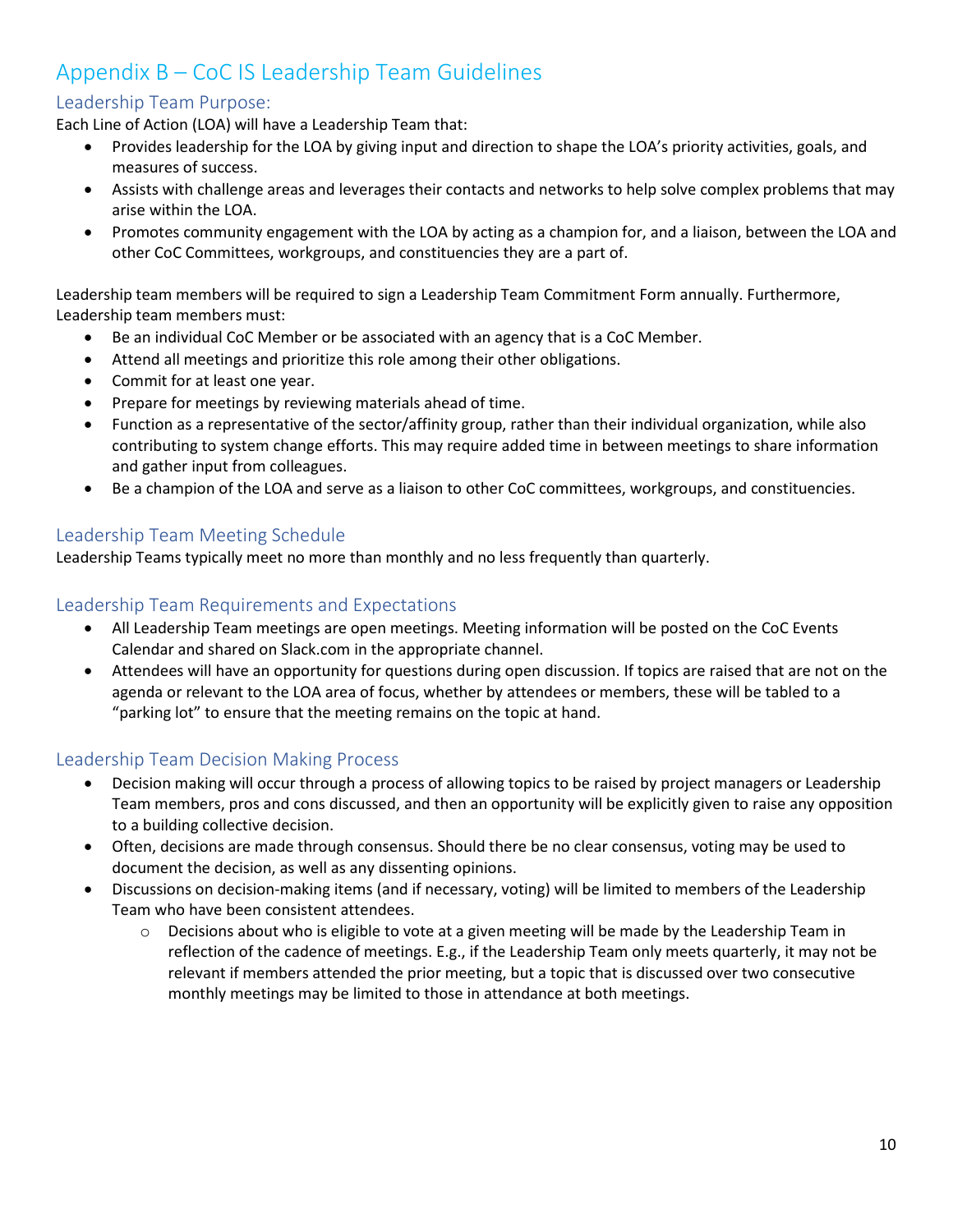#### Leadership Team Tools

CoC IS Templates promote continuity, enhanced CoC engagement, and streamlined processes for Lines of Action. Templates for Leadership Teams include:

- Workplan
- Slide Deck
- Agenda
- **Meeting Notes**

#### Leadership Team Composition

Leadership Teams will be composed of the following groups below, for a total of 15-25 people. No Leadership Team member should sit on more than one Leadership Team. The LOA Project Managers are responsible for assembling the Leadership Team, and the Leadership Team itself will review membership and conduct recruitment efforts if needed. Any CoC members can reach out to the LOA Project Managers for questions or concerns about Leadership Team Compositions.

Composition Categories:

- People with Lived Experience
	- o Up to two members from the Lived Experience Commission.
	- o Up to two members from the Youth Action Board.
	- $\circ$  Up to two other people with lived experience not affiliated with the above groups.
- Service Providers
	- o Each Affinity Group may select on person to represent their Affinity Group on the Leadership Team. This may be a service provider.
	- $\circ$  LOA Project Managers may recruit one additional provider if expertise in the LOA focus area is not yet present.
	- $\circ$  Affinity Groups may be provided guidance on the type of provider to propose (e.g., youth provider who does emergency services or family provider that does rapid rehousing) to ensure that there is a diversity of provider expertise and population of focus and that no on type of provider dominates the Leadership Team.
- CoC Board Members
	- $\circ$  Ideally this role would be covered by one of the other composition categories.
	- $\circ$  Project Managers may recruit one Board Member if Board Members are not reflected in the Leadership Team through other avenues.
- **City Partners** 
	- $\circ$  Each city department can identify one person representing that department to participate in the Leadership Team.
	- o Ideally at least one city department representative will join each Leadership Team.
- Other System Leads / At Large Members
	- $\circ$  Other system lead roles and/or at large members may be recruited, including people from:
		- **The CoC's Lead Agencies (Collaborative Applicant, HMIS, Coordinated Entry).**
		- **•** Organizations that serve other system functions or operate system programs.
		- Other Lines of Action.
		- **EXEC** Chicago Funders Together to End Homelessness.
		- Research Partners.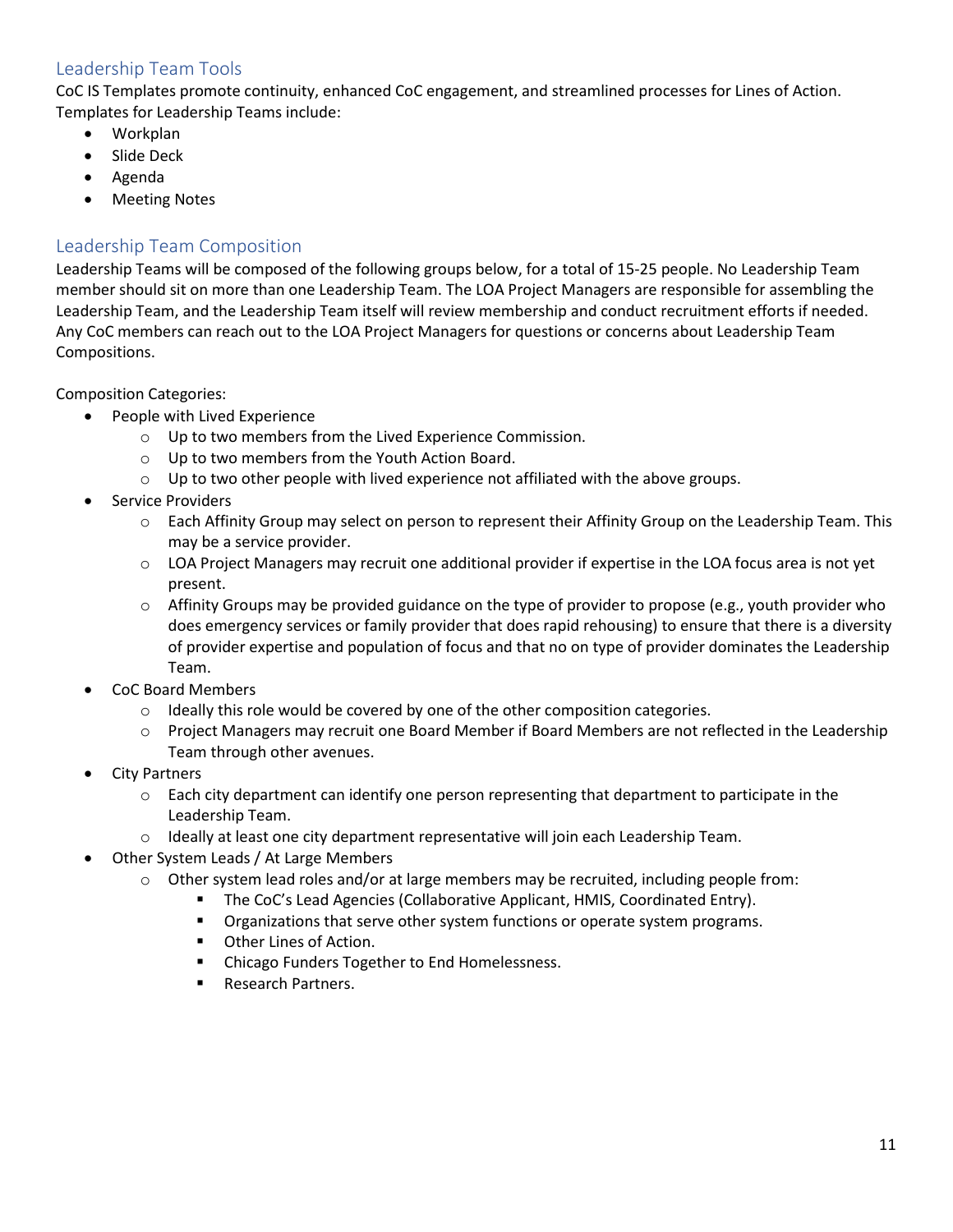# <span id="page-11-0"></span>Appendix C – Quarterly Strategy Session Schedule and Agenda

#### Meeting Purpose

As part of the CoC Implementation Structure, the CoC IS PMs convene CoC Lead Agencies, Lines of Action Project Managers and Leadership Team Members, CoC Board Members, People with Lived Experience, and Affinity Group Leaders on a quarterly basis to discuss progress toward system goals and opportunities on the horizon.

This is the primary way that all these groups are brought together across Lines of Action to discuss the CoC Implementation Structure's impact on system goals, priority areas, and needs.

#### Pre-Meeting Guiding Questions for Participants to Consider

These questions will be used to guide the open discussion conversation in each CoC IS Quarterly Strategy Session. They are meant to help representatives who attend the Quarterly Strategy Sessions come prepared.

- Looking at ou[r CoC System Goals,](https://allchicago.org/wp-content/uploads/2021/06/Chicago-CoC-System-Goals.pdf) what things do you see agencies or our system doing that is positively impacting progress? What opportunities are we not leveraging to positively impact progress? What barriers do we face?
- Are there other things the CoC needs to be focusing on to impact progress?
- Are there things the CoC Lead Agencies (Collaborative Applicant, HMIS, Coordinated Entry) should be doing more of, differently, or less of to impact our system goals?
- Are there things the CoC Board should do?
- Are there things agencies should do?

#### 2022 Meeting Schedule

These meetings are scheduled on the first Thursday of the last month of each quarter. The 2022 schedule is listed below.

- Thursday, March 3, 2022 1:00 pm 2:30 pm
- Thursday, June 2, 2022 1:00 pm 2:30 pm
- Thursday, September 1, 2022  $-$  1:00 pm 2:30 pm
- Thursday, December 1, 2022 1:00 pm 2:30 pm

#### Proposed Standard Meeting Topics

Note, proposed topics may change depending on CoC system needs or at the request of parties within the CoC Implementation Structure. All Strategy Session attendees can request a topic be put on the table by emailing Nicole Bahena before the meeting, or by proposing it at the beginning of the meeting. Those in attendance can speak in favor of or in opposition to the addition of that topic. The goal would be to achieve consensus on the agenda before starting the meeting.

- Review any updates and information on System Goal data, or data from Lines of Action.
- Share prior and upcoming decision-making points within Line of Action Leadership Teams.
- Open discussion using guiding questions (see above).
- Are the current Lines of Action the right ones? Are new ones needed? Are there initiatives on the horizon the CoC should be joining or participating in; and if so, where do those fall within the CoC IS?
- Wrap-up and Next Steps: how to share what happened in this meeting with our groups.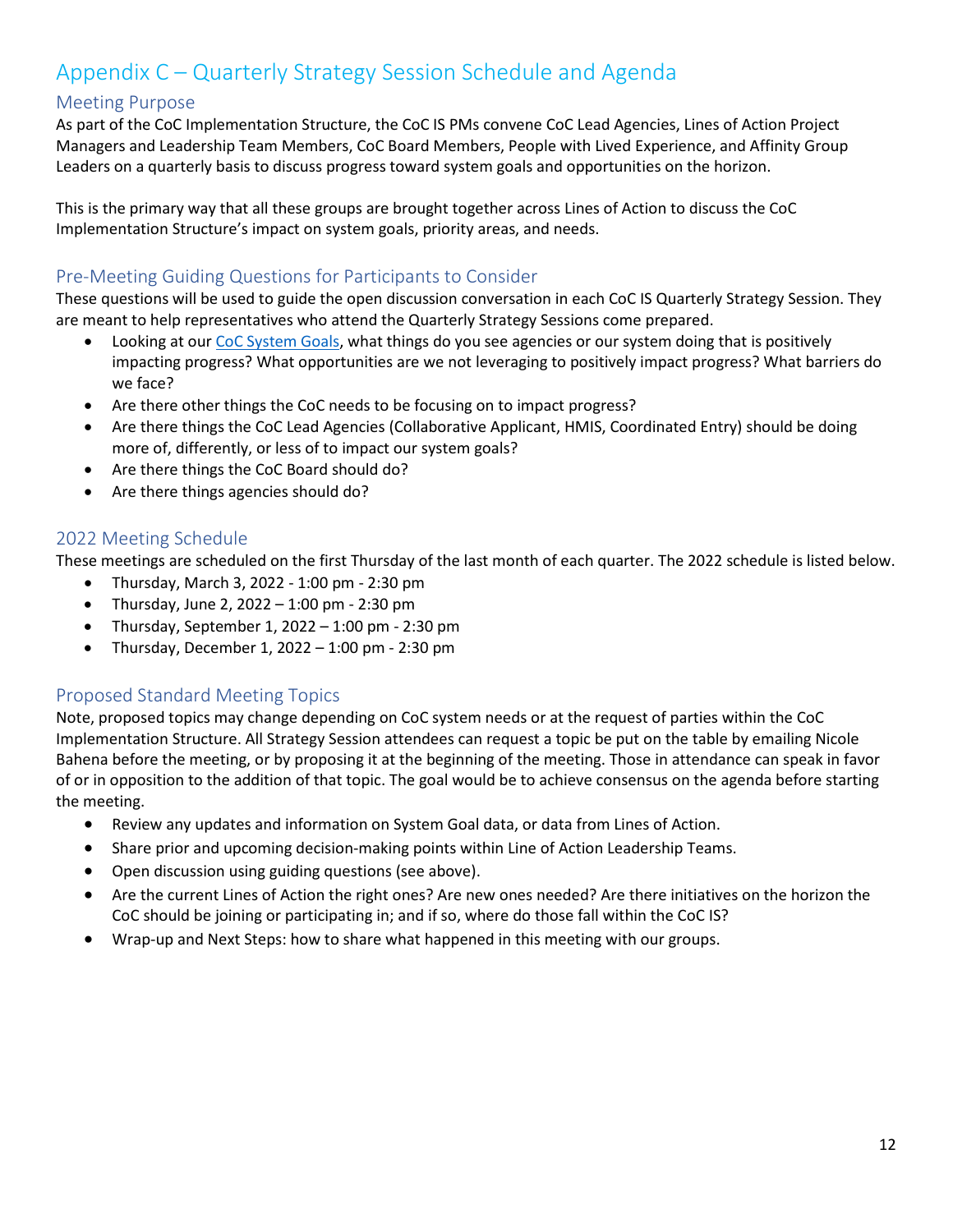# <span id="page-12-0"></span>Appendix D – Meeting Structure, Facilitation, and Decision-Making Processes

#### Overview

This document provides an overview of the CoC Implementation Structure Meeting Structure for meetings that are officially part of the CoC IS, including:

- Leadership Team Meetings
- Quarterly Strategy Sessions
- CoC Conversations

#### Project Manager Role

The CoC IS has multiple project managers to help facilitate the work of the CoC IS. Both the overall CoC IS, and each Line of Action, have two project managers.

Line of Action project managers:

- Ensure alignment between the LOA and the goals and priorities of the CoC.
- Lead and support the work of the Line of Action.
- Participate in the CoC Quarterly Strategy Sessions and CoC conversations.
- Manage the LOA work plan and use data to understand progress or pivot opportunities.
- Work with the Leadership Team to ensure active participation and communication.

The CoC IS overall project managers play a lead role in planning, executing, monitoring, and making progress on CoC IS activities. In addition to ensuring that the LOA project managers complete the items above, the CoC IS project managers also:

- Oversee the CoC IS administration.
- Ensure alignment between all LOAs and the goals and priorities of the CoC IS.
- Guide the efforts of the LOA project managers.
- Facilitate the CoC Quarterly Strategy Sessions and CoC conversations.
- Synthesize across work plans and relevant data to understand progress or pivot opportunities.
- Support communication throughout the CoC IS and CoC as a whole.

Project managers are the primary people charged with facilitating meetings within the CoC IS and will work to follow the guidelines established here.

#### Agenda Setting

Agendas for each Leadership Team meeting are created by the LOA project managers in reflection of ongoing Leadership Teamwork. Draft agendas are sent to Leadership Team members ideally one week prior so Leadership Team members can propose additions to the agenda. The agenda will be finalized by the Leadership Team consensus at the beginning of the meeting. Anticipated decisions within the agenda will be marked accordingly for easy identification by Leadership Team members and others interested in the Line of Action's work. The proposed agenda will also be posted on Slack.com in the dedicated Line of Action channel.

#### Meeting Facilitation

In 2022, the CoC Implementation Structure Project Managers will participate in meeting facilitation training to enhance meeting effectiveness. Additionally, project managers will continue to focus on establishing clear framing about when decisions are being made and who has the authority to make decisions. More information on decision-making is outlined below.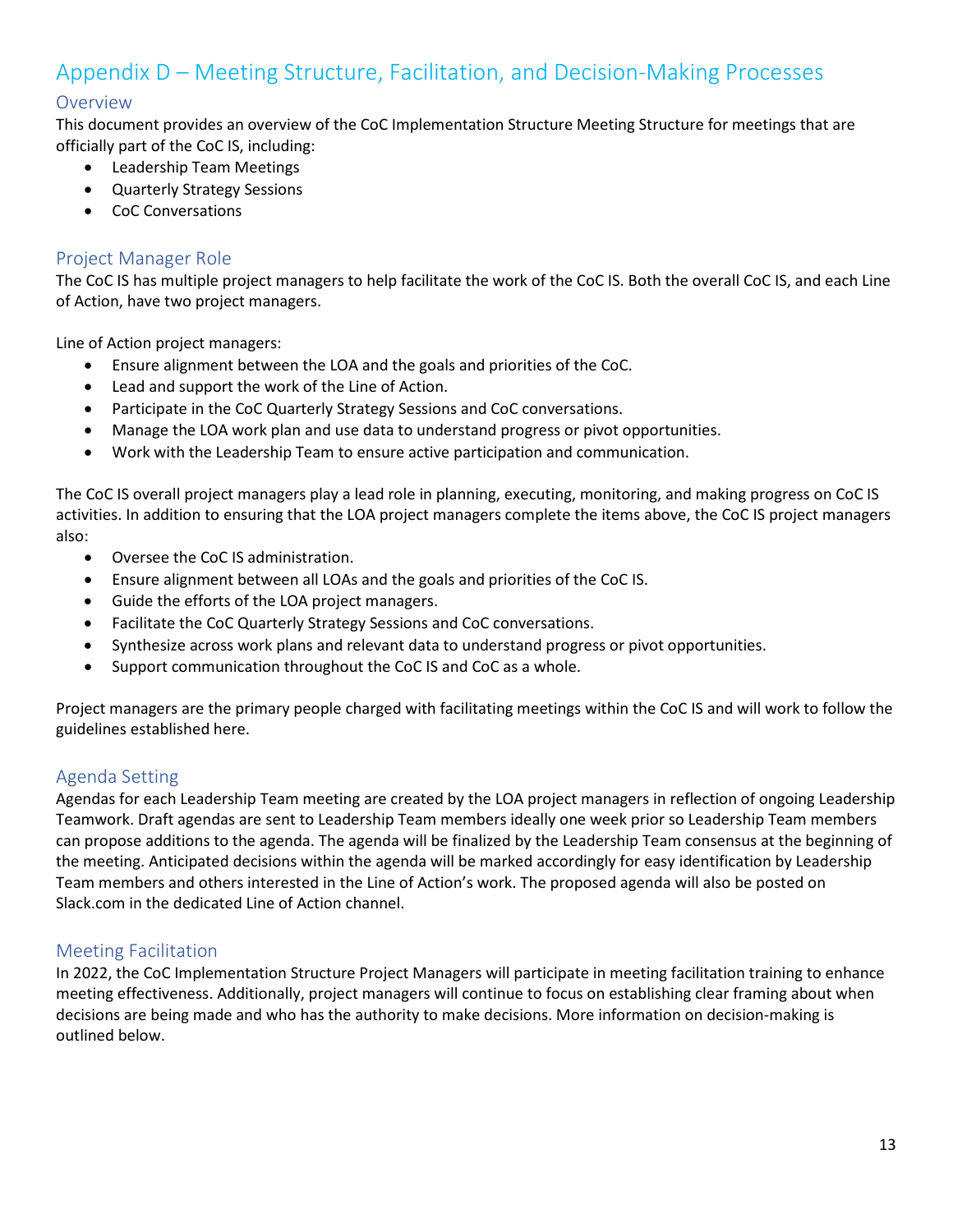Through this, project managers will work to:

- Clarify the roles of meeting participants and facilitators.
- Improve engagement and participation in meetings.
- Hold members accountable for participation.
- Clearly define and explain meeting goals, decisions, and progress.

Leadership Team meetings will begin by reviewing prior decisions made by the group, as well as known upcoming decisions. Meeting facilitators will use the tools available to them to encourage participation from all LT members. Topics raised in the meeting that are not connected directly to the discussion item at hand will be added to a parking lot.

The meeting will conclude with a summary of takeaways and decisions made in the meeting, as well as a reminder to LT members to share this information with their constituencies in between meetings.

#### Post-Meeting Items

Meeting notes will be circulated after the meeting, ideally within 7 business days. Notes will highlight key decisions and next steps for easy reference. Notes will also be shared o[n Slack.com](http://bit.ly/chicagococ) in the dedicated Line of Action channel.

#### Decision-Making Within the CoC Implementation Structure

Within a CoC as large as Chicago, no one stakeholder can know when, where or how all decisions are made. That said, all CoC IS stakeholders, including CoC IS project managers, should strive to understand the types of decisions and decisionmaking processes within the system.

#### *Types of Decisions*

Decisions can generally be categorized as one of the following types. Examples from the CoC IS and related authorities are included as well.

| <b>Decision Type</b>                   | <b>Decision Description</b>                                                                                                                       | <b>CoC IS Examples</b>                                                                        | <b>CoC IS Authority</b>                                                                                                                                  |
|----------------------------------------|---------------------------------------------------------------------------------------------------------------------------------------------------|-----------------------------------------------------------------------------------------------|----------------------------------------------------------------------------------------------------------------------------------------------------------|
| <b>Strategic</b><br><b>Decisions</b>   | Decisions that have a long-<br>term impact, and/or<br>involve large-scale<br>resources or policy<br>decisions                                     | Creating a new LOA<br>$\bullet$<br>Setting a new CoC policy                                   | CoC Board of Directors<br><b>LOA Leadership Teams</b><br>$\bullet$                                                                                       |
| <b>Tactical</b><br><b>Decisions</b>    | Decisions that have a<br>medium-term impact<br>and/or are about how to<br>achieve a set strategy                                                  | Pausing AMEs during the<br>RRH case manager<br>shortage<br>Approving workplans                | <b>LOA Leadership Teams</b><br><b>CoC Board Committees</b><br>and Subcommittees<br>CoC Lead Agencies (per<br>٠<br>MOU)<br><b>CoC IS Project Managers</b> |
| <b>Operational</b><br><b>Decisions</b> | Decisions that have a<br>short-term impact, and/or<br>are routine and necessary<br>to make progress toward<br>the tactical and strategic<br>goals | When to schedule<br>meetings<br>What and when<br>recommendations go to<br>the Leadership Team | CoC Lead Agencies<br><b>Work Groups</b><br><b>Affinity Groups</b><br>٠<br><b>CoC IS Project Managers</b><br>$\bullet$                                    |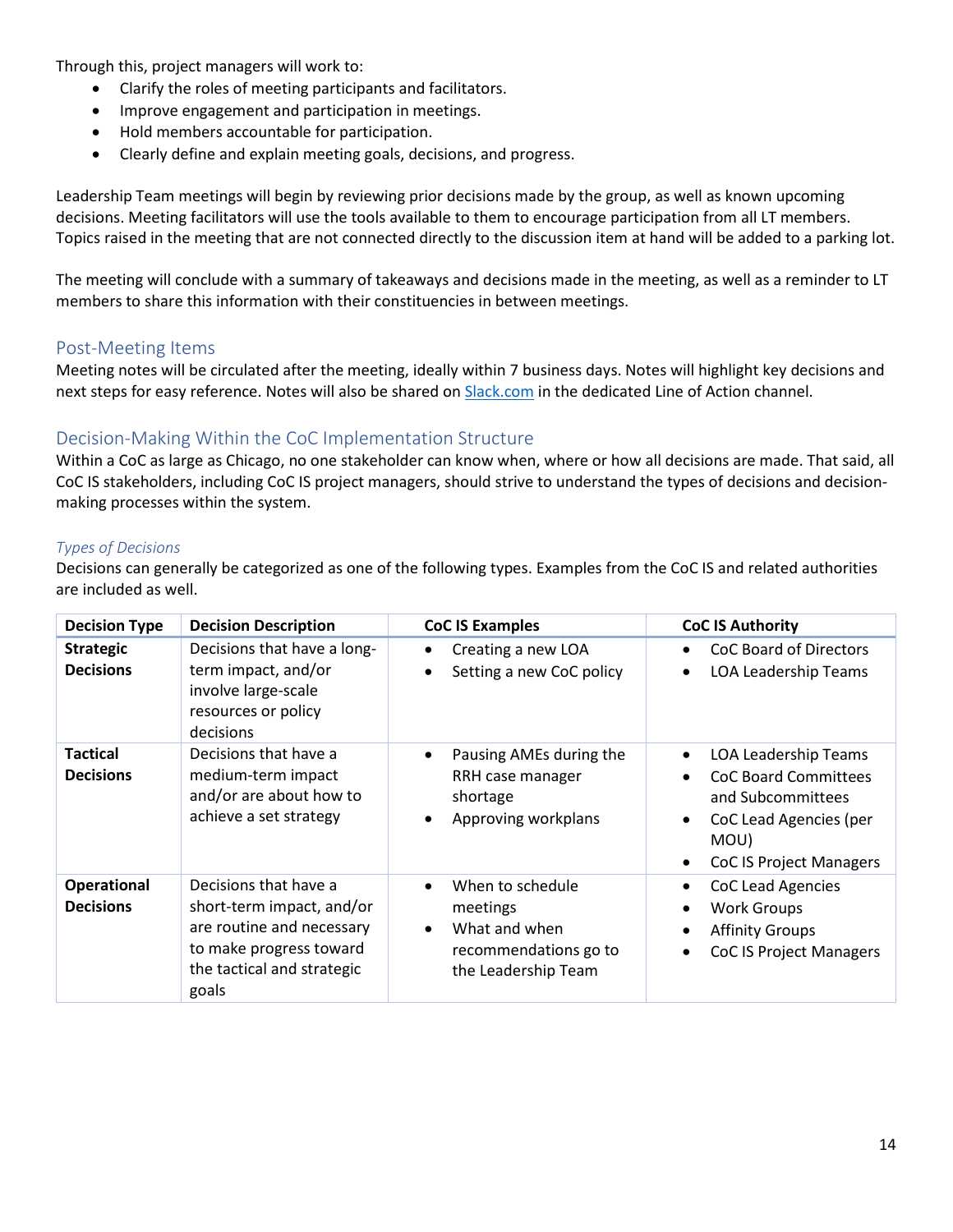#### *Decision-Making Process*

In general, decision-making follows a typical cycle:

- Problem identification and definition.
- Decision identification.
- Decision choice.
- Decision activation

This cycle can be applied to strategic, tactical, or operational decisions. The authority to make decisions depends on the decision type and how urgently the decision must be made. **All CoC members are encouraged to ask what decisions need to be made and who has the authority to make them in all meetings when it is not already identified.**

#### *Problem Identification and Definition*

Oftentimes, the reason a Line of Action, Work Group, or other focus area is created in the CoC IS is because CoC members have raised it repeatedly as an issue, and/or data is showing that a significant problem exists. Through assigning a problem to a CoC group, that CoC group can further research and define the problem.

*Example: In late 2021, CoC data showed that utilization of permanent supportive housing (PSH) was close to the CoC goal of 80% overall, but that even so, over 1,000 units of PSH were open. This resulted in several feedback sessions with PSH providers, and a CoC Board motion to create the Housing Access Line of Access.*

**This is a key opportunity area for influencing the direction and outcome of a decision. Affinity Groups, Leadership Teams, People with Lived Experience, and others must recognize their contributions to conversations about problems as critical ways to move the CoC's work forward.**

#### *Decision Identification*

Sometimes identifying what decision needs to be made is clear from the outset of the problem identification and definition stage. Other times, conversations among stakeholders lead to decision identification. While the CoC IS project managers strive to identify what upcoming decisions will need to be made to advance the Line of Action's work, at times, decision identification happens organically during a meeting.

*Example 1 (pre-planned decision identification): The Expedited Housing Initiative (EHI) Line of Action Project Managers brought a proposal that is being considered by the Leadership Team. They are considering whether the CoC should continue exploring the use of progressive engagement beyond EHI, and for the entire CoC. They met and discussed the topic for 3 meetings and will decide what approach the CoC should take on this topic.*

*Example 2 (unplanned decision identification; in the meeting): The EHI Leadership Team was exploring barriers and long lengths of time for people to transfer from an EHI Rapid Rehousing project to a CoC-funded Permanent Supportive Housing project. Data provided in the meeting led the Leadership Team to decide to ask the Coordinated Entry Leadership Team to consider opportunities for reducing barriers during the transfer process.*

**All CoC IS participants and CoC members are responsible for holding each other accountable to identify when and who has the authority to make decisions. To aid in this, project managers will end each meeting by summarizing the key discussion points, decisions that were made, or decisions anticipated in the future. CoC IS stakeholders should also help identify decision-making opportunities by contributing to these conversations and asking questions.**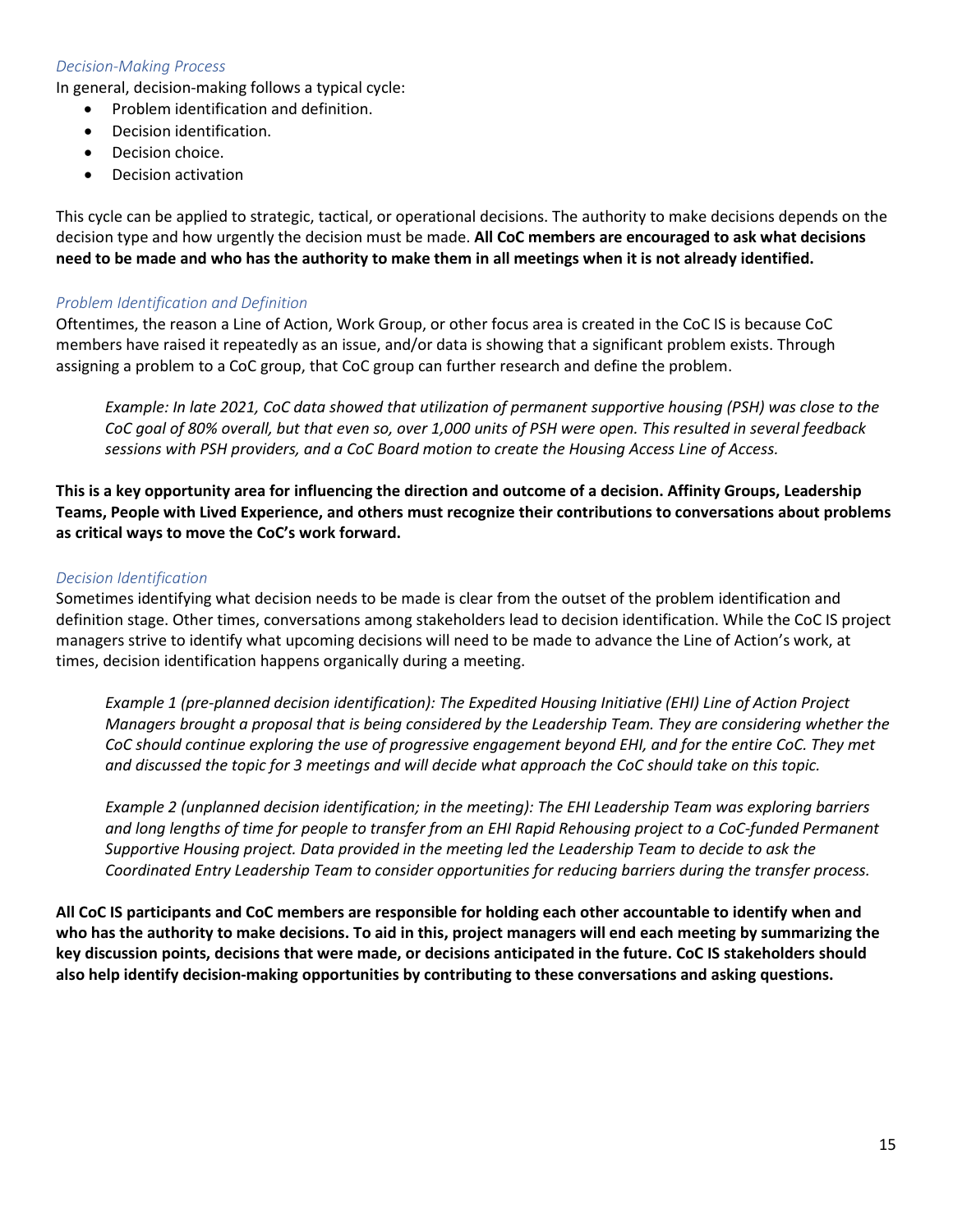#### *Decision Choice*

This part of the decision process is typically referred to as making a decision. Who has the authority to make a decision within the CoC IS depends largely on what decision category it lies in and its urgency.

*Example: The CoC Board decided to ask the city to set aside 1,000 slots of a basic income program for people experiencing homelessness. If the decision was not urgent, the CoC Board may have preferred to hold conversations with other stakeholders to identify the appropriate number to request, as well as how the CoC might refer to those slots. However, because the decision was urgent, the Board moved forward with the request without additional feedback.*

#### **CoC IS stakeholders play a critical role in making decisions, especially those that sit on the CoC IS Leadership Teams and CoC Board.**

#### *Decision Activation*

Just because a decision is made does not mean it will be put into play. To ensure decisions move forward, CoC IS stakeholders can work with the CoC IS Project Managers to answer the following questions:

- What do people have to know about my decision?
- What action must be taken to ensure that I reach the desired outcome?
- Who must take this action?
- What must be done so the person who takes the action can do it properly?

*Example: The CoC Board Executive Committee authorized the creation of a Housing Access Line of Action in April 2022. To activate this decision, All Chicago and the CoC Executive Committee put the following actions into play:*

- *The CoC Board, CoC Implementation Structure Lines of Action Leadership Teams, and the CoC need to know this Line of Action will be standing up.*
- *All Chicago will recruit representatives to sit on the new Line of Action Leadership Team so the workplan can be finalized, and work can be prioritized.*
- *All Chicago as the CoC Implementation Structure Lead Agency is the one authorized to take these actions to stand up to the Housing Access Line of Action.*
- *All Chicago must dedicate a staff person to lead these activities.*

#### **CoC IS stakeholders play a critical role in making others aware when a decision has been made.**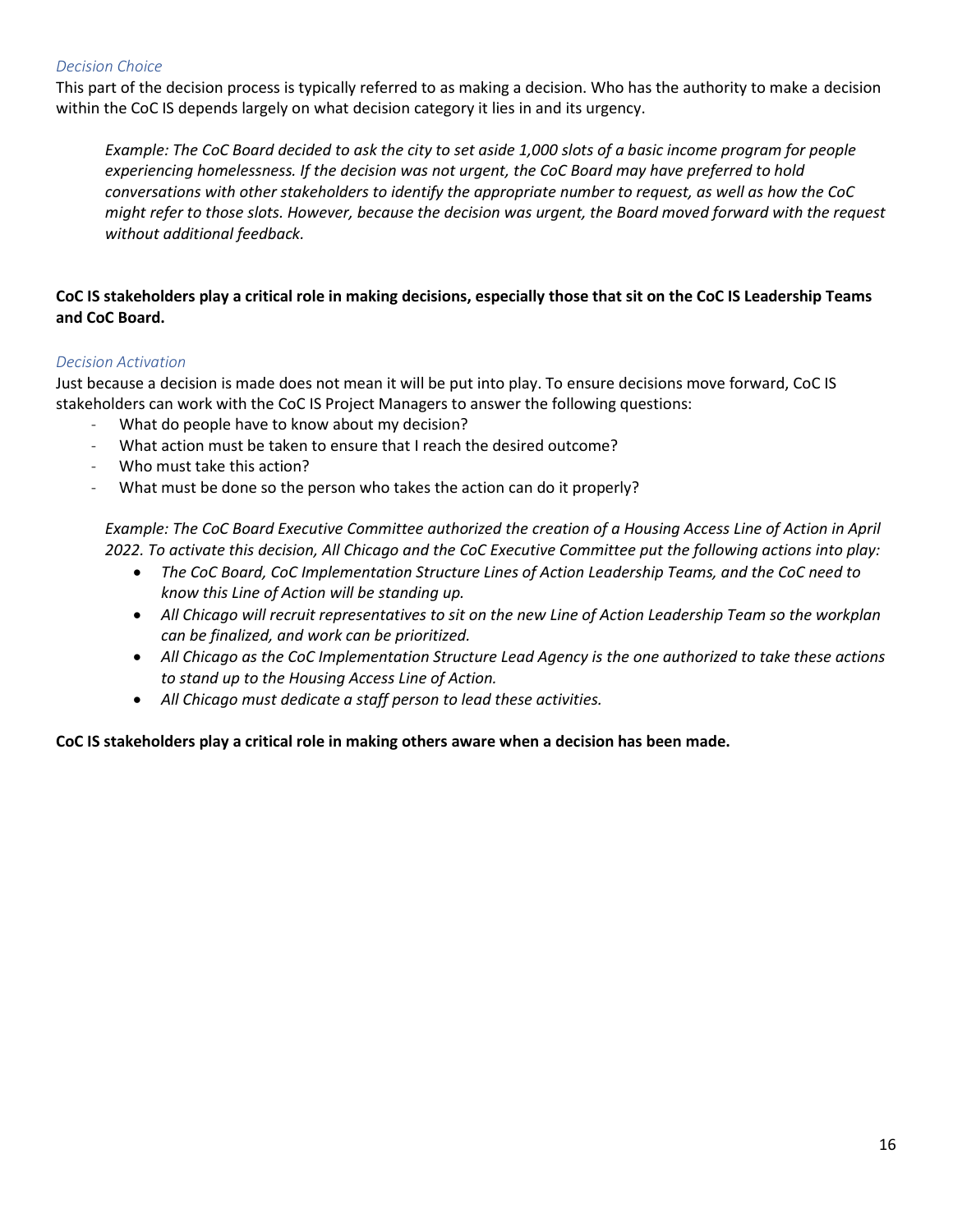# <span id="page-16-0"></span>Appendix E – Affinity Groups

#### Overview

In 2019, the Continuum of Care adopted the Implementation Structure (IS), formerly known as the Action Agenda, to enact the strategic vision of the CoC. Review the full 2021 CoC Implementation Structure Guide here (link). The IS fosters collaboration and communication while allowing the CoC to engage in targeted decision-making. It spurs action, innovation, and implementation, making the continuum more responsive than a long-term strategic plan. The IS supports a regular review of data to track progress toward preventing and ending homelessness and responding to the CoC's immediate needs.

Affinity Groups are one of the key components of the 2021 CoC Implementation Structure, along with People with Lived Experience, Lead Agencies, and Lines of Action.

[Affinity Groups](https://allchicago.org/continuum-of-care/the-coc-work-structure/affinity-groups) typically form around a shared concern for a specific population, around organizations doing similar work, or around connections with other systems. Affinity groups work in partnership with the CoC to accomplish the system goals of preventing and ending homelessness in Chicago.

Their work may include:

- Addressing priority areas or engaging stakeholders.
- Piloting system refinements; and/or
- Identifying shared questions or concerns to raise within the CoC, highlighting the need for population-specific housing models or supportive services.

Affinity Groups work in partnership with the CoC to accomplish the system goals of preventing and ending homelessness in Chicago. CoC members or stakeholders staff them. Each Affinity Group has a designated All Chicago staff liaison to answer questions and ensure the group's visibility within and across the CoC IS. Affinity Groups may also have regular meetings with the IS lead project managers. While the All Chicago liaison consistently participates in Affinity Group meetings, they do not coordinate or run the groups.

Affinity Groups are not staffed by All Chicago, allowing CoC members to coordinate all aspects of the group. Affinity Groups establish the structures and norms for the group, decision-making processes, and membership responsibilities to support the group's work. The CoC IS Lead Project Managers will hold strategy sessions twice a year that invite Affinity Group leaders, Lead Agency Project Managers, and LOA Project Managers to discuss progress toward system goals and upcoming opportunities. These biennial meetings will assess current Lines of Action, work plans, and transitions for LOAs and Affinity Groups.

#### Why Form an Affinity Group

- Affinity Groups allow you to voice concerns about specific issues you are enthusiastic about and can help shape the work of the entire system.
- Affinity Groups can give groups purpose and connect back to a larger, collective strategy.
- Affinity Groups are invited to send members to CoC IS Strategy Sessions that allow the entire CoC to reflect on accomplishments and set goals and strategies for the future.
- Other tenants of the CoC IS (LOAs, workgroups, and leadership teams) will pull from Affinity Groups for representation.

#### Affinity Group Accountability

Affinity Groups are broadly accountable to the CoC and the CoC Implementation Structure and should focus on actions that contribute to the system-level work of the entire CoC, not just the interests of the group. No single entity is designed to hold Affinity Groups accountable, but CoC IS Lead Project Managers and anyone in the CoC IS can raise the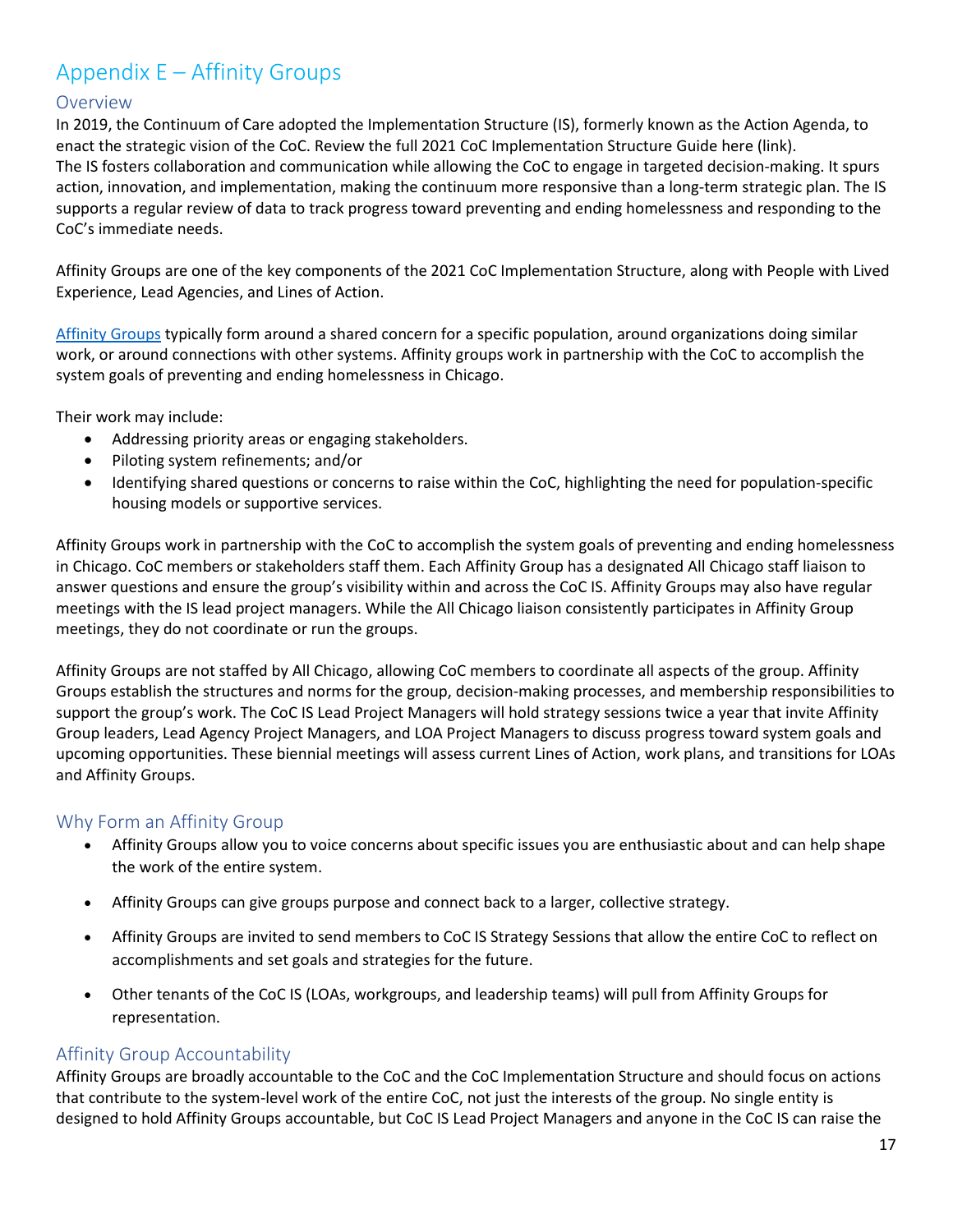issue of accountability to the CoC Executive Committee if needed.

Affinity Group Leaders should work with the Group to hold accountability exercises where the group can regularly reflect on these questions:

- Are our activities helping the CoC IS progress toward its system goals?
- Are we working toward goals as a group that are improving our homeless system?
- Are we helping the CoC learn something that could contribute to new ideas and/or improved progress toward system goals?
- Are we actively helping shape the CoC IS, Lines of Action, and/or Lead Agency work in a way that benefits people experiencing homelessness?

#### Affinity Group Criteria

To be considered part of the CoC Implementation Structure, Affinity Groups must register with the CoC Lead Agency (All [Chicago\).](https://survey.alchemer.com/s3/6287402/CoC-Implementation-Structure-Affinity-Group-Registration) Affinity Groups should appoint one person to register the group. To be invited to the biennial strategy sessions, CoC Affinity Groups must be registered and held at least one meeting in the month prior to the session. Affinity Groups must:

- Have designated lead(s) of the group that serves as the primary Point of Contact for other CoC members looking to join.
- Accept CoC members (Affinity Groups may stipulate guidelines for membership).
- Have an established purpose or goals with activities that are clearly tied to the CoC System Goals.
- And convene at least every other month.

#### Affinity Group Registration

Affinity Groups Registration and approval is reviewed and approved as part of the CoC IS by the CoC Implementation Structure Lead Project Managers and CoC Board Chair. If additional guidance is needed about the Affinity Group joining the CoC IS, the request will be brought to the Executive Committee of the Board. If needed, Affinity Group candidates can request to meet directly with the Executive Committee. Interested parties should [apply through the online survey.](https://survey.alchemer.com/s3/6287402/CoC-Implementation-Structure-Affinity-Group-Registration)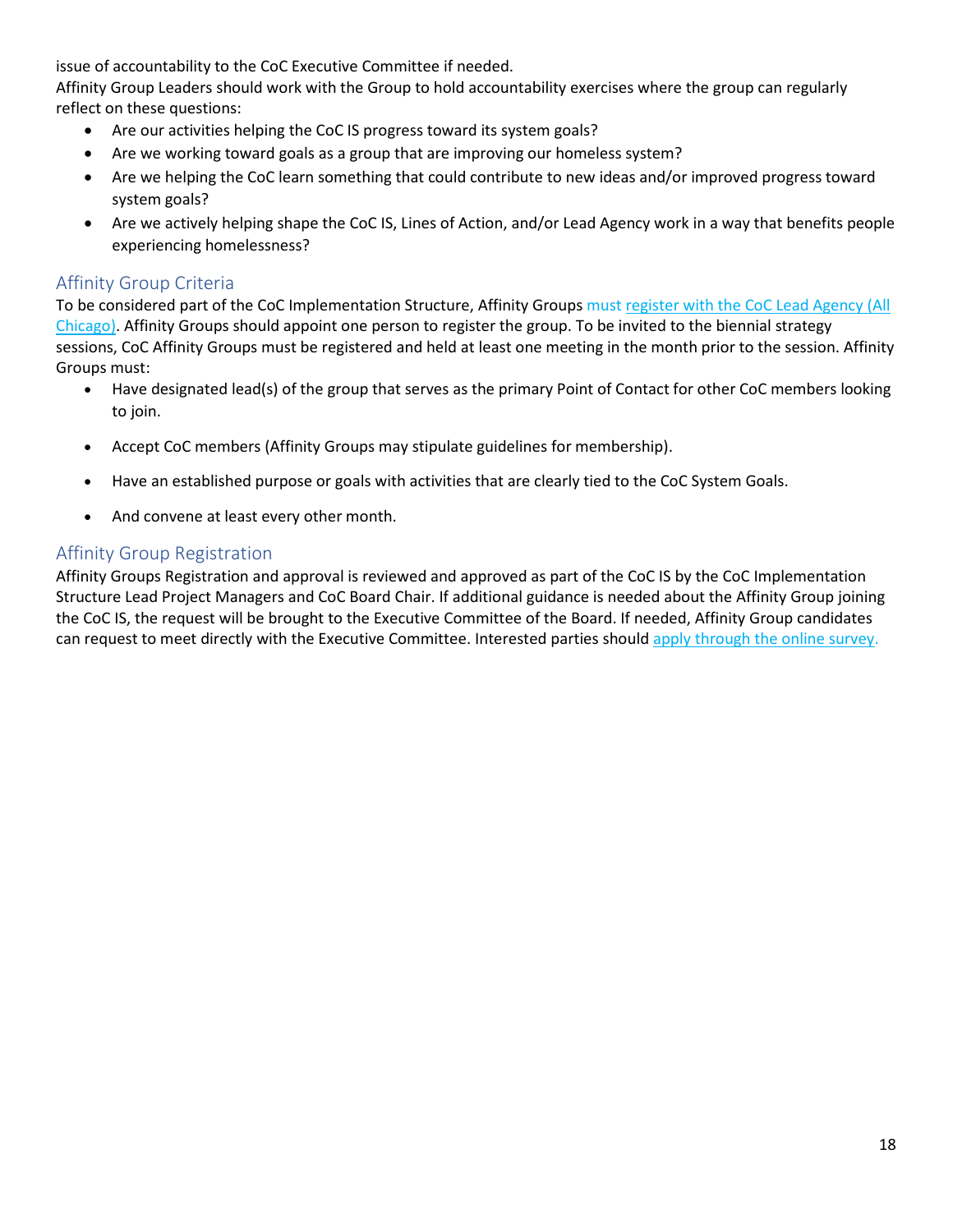# <span id="page-18-0"></span>Appendix F – CoC Member Roles

#### Staying Informed about the CoC IS

All Chicago, as part of its role as Collaborative Applicant, supports several communication channels to support members of the CoC to stay informed about the CoC IS. These include:

- Maintaining a CoC website and events calendar.
- Publishing CoC IS news via e-newsletters on a regular basis.
- Maintaining a Slack.com channel to promote interaction and information sharing foreveryone in the CoC.

The CoC IS relies on participation from members throughout the continuum. CoC members are encouraged to follow committee activities. Meeting dates and times can be found on the [CoC Calendar,](https://allchicago.org/events/) and m[e](https://allchicago1.sharepoint.com/sites/CAandCoC/Shared%20Documents/chicagococ.slack.com)eting notes are posted on the [CoC's Slack.com channel.](http://bit.ly/chicagococ) Voting may be limited to Leadership Teams, but all meetings are open to all CoC members. For ad-hoc workgroups or other one-time meetings, information will be shared through Slack and the CoC website.

Scheduling regular meetings of all staff at your agency to promote cross-team communication throughout the CoC IS can better connect direct service staff with the larger system goals of preventing and ending homelessness. Agencies are strongly encouraged to discuss their contributions to CoC conversations and the CoC IS overall.

On a quarterly basis, All Chicago hosts a CoC IS webinar to learn and share information about the CoC IS. This webinar will overlap with the biannual CoC Membership meetings, when possible, to support CoC participation. All Chicago and the CoC IS Lead Project Managers will broadly communicate opportunities for engaging in the Lines of Action. To the extent that Affinity Groups provide information about engagement opportunities to All Chicago, All Chicago will also share those with the CoC. CoC members with other ideas about communication can email [cocprograms@allchicago.org.](mailto:cocprograms@allchicago.org.)

#### Engaging with the CoC IS

CoC members are encouraged to actively engage with the CoC IS. As the CoC IS is built on the foundation of a Collective Impact model, deep member engagement is critical to help the CoC achieve its system goals. Engagement includes both staying informed, but also actively involving members of your organization in the CoC IS. Opportunities for doing this will be broadcast via the CoC newsletter, Slack, and posted on the CoC's website. These opportunities for engagement include:

- Joining a CoC Implementation Structure Leadership Team or workgroup.
- Joining a CoC Board Committee.
- Join an Affinity Group.
- Attend CoC Board Meetings.
- Attending CoC webinars and All CoC Meetings.

Additionally, each agency should ensure that inter-agency communication is happening about the CoC IS, Affinity Groups, and the CoC Board.

Sharing feedback is another way CoC Members can shape the direction of the CoC. Throughout the year, there are both formal and informal ways feedback is collected, and these opportunities will be broadcast via the newsletter, Slack, and posted on the CoC's website. At any time, CoC Members can email [cocprograms@allchicaog.org w](mailto:cocprograms@allchicaog.org)ith any questions, concerns, or ideas.